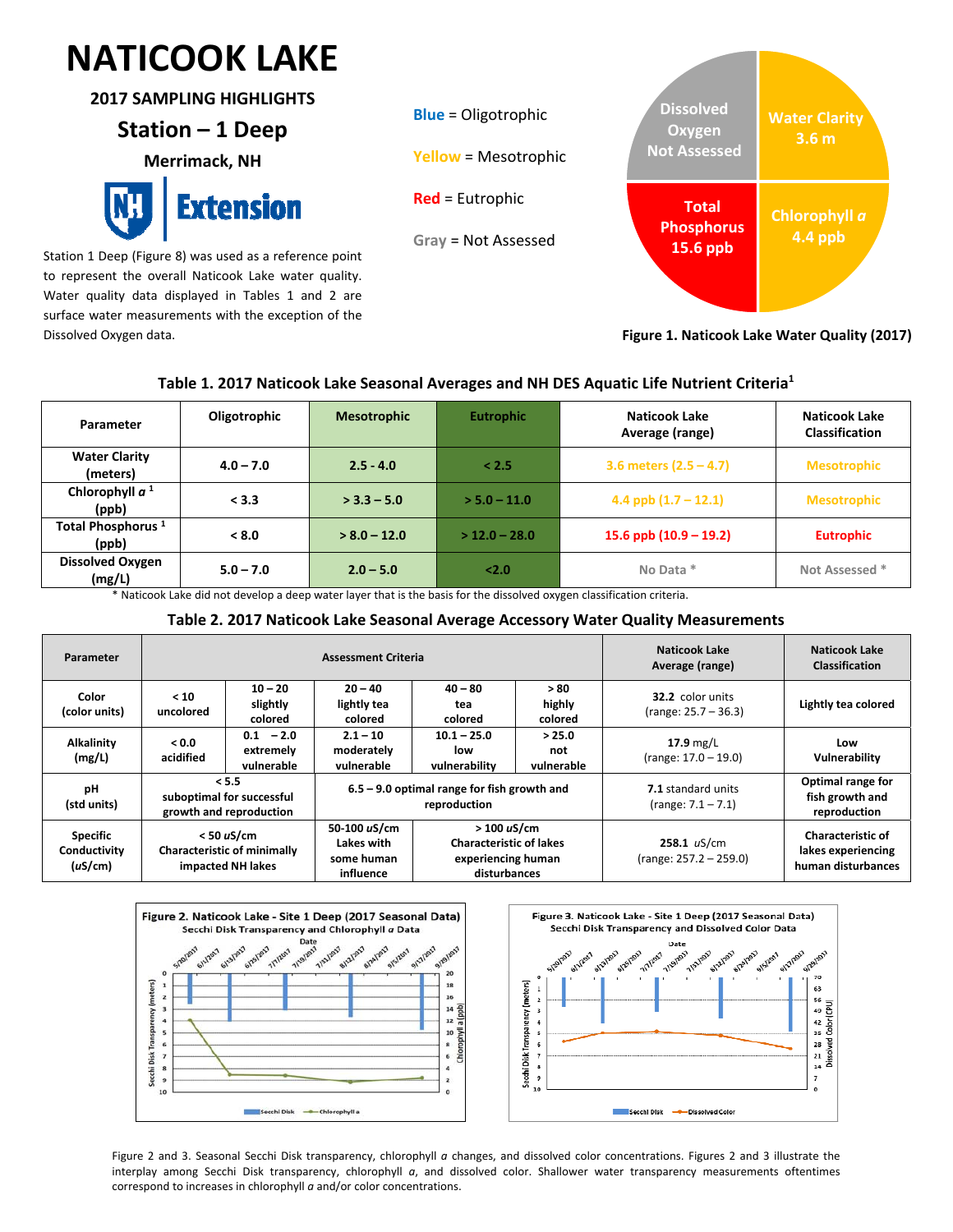#### **LONG‐TERM TRENDS**

**WATER CLARITY:** The Naticook Lake water clarity measurements, measured as Secchi Disk transparency, have oscillated among years while the long‐term water clarity trend is stable (Figure 4).

**CHLOROPHYLL:** The Naticook Lake chlorophyll *<sup>a</sup>* concentrations, <sup>a</sup> measure of microscopic plant life within the lake, display <sup>a</sup> trend of increasing concentrations (Figure 4).

**TOTAL PHOSPHORUS:** Phosphorus is the nutrient most responsible for microscopic plant growth. The Naticook Lake total phosphorus concentrations display <sup>a</sup> trend of increasing concentrations (Figure 5).

**COLOR:** The Naticook Lake color data, the result of naturally occurring "tea" color substances from the breakdown of soils and plant materials, display <sup>a</sup> trend of increasing concentrations (Figure 5).



Figure 5. Naticook Lake - Site 1 Deep (1983-2017) Long-term Total Phosphorus and Dissolved Color Data

Year

Total Phosphorus

Figures 4 and 5. Changes in the Naticook Lake water clarity (Secchi Disk depth), chlorophyll *<sup>a</sup>*, dissolved color, and total phosphorus concentrations measured between 1983 and 2017. **These data illustrate the relationship among plant growth, water color, and water clarity. Total phosphorus data are also displayed and are oftentimes correlated withthe amount of plant growth.**

Figure 6. Naticook Lake surface water total phosphorus inter‐site comparison. *Notice the difference in total phosphorus concentrations among sampling locations.*

50

45

40

35

30

15

10

Figure 7. Naticook Lake dissolved oxygen profile collected on September 22, 2017. The vertical red line indicates the dissolved oxygen concentration commonly considered the threshold for successful growth and reproduction of warm water fish such as bass and perch. *Notice the decreasing dissolved oxygen concentrations near the lakebottom.*





#### **Recommendations**

1982 1984

60

54

 $48$ 

36

30  $24$ 

 $12$ 

E 18

 $\frac{2}{6}$  42

Implement Best Management Practices within the Naticook Lake watershed to minimize the adverse impacts of polluted runoff and erosion on Naticook Lake. Refer to "Landscaping at the Water's Edge: An Ecological Approach" and "New Hampshire Homeowner's Guide to Stormwater Management: Do-It-Yourself Stormwater Solutions for Your Home" for more information on how to reduce nutrient loading caused by overland run‐off.

- $\bullet$ http://extension.unh.edu/resources/files/Resource004159\_Rep5940.pdf
- $\bullet$ http://soaknh.org/wp‐content/uploads/2016/04/NH‐Homeowner‐Guide‐2016.pdf

1996 1998 2000 2002 2004 2006 2008 2010 2012 2014 2016 2018

-Dissolved Colo